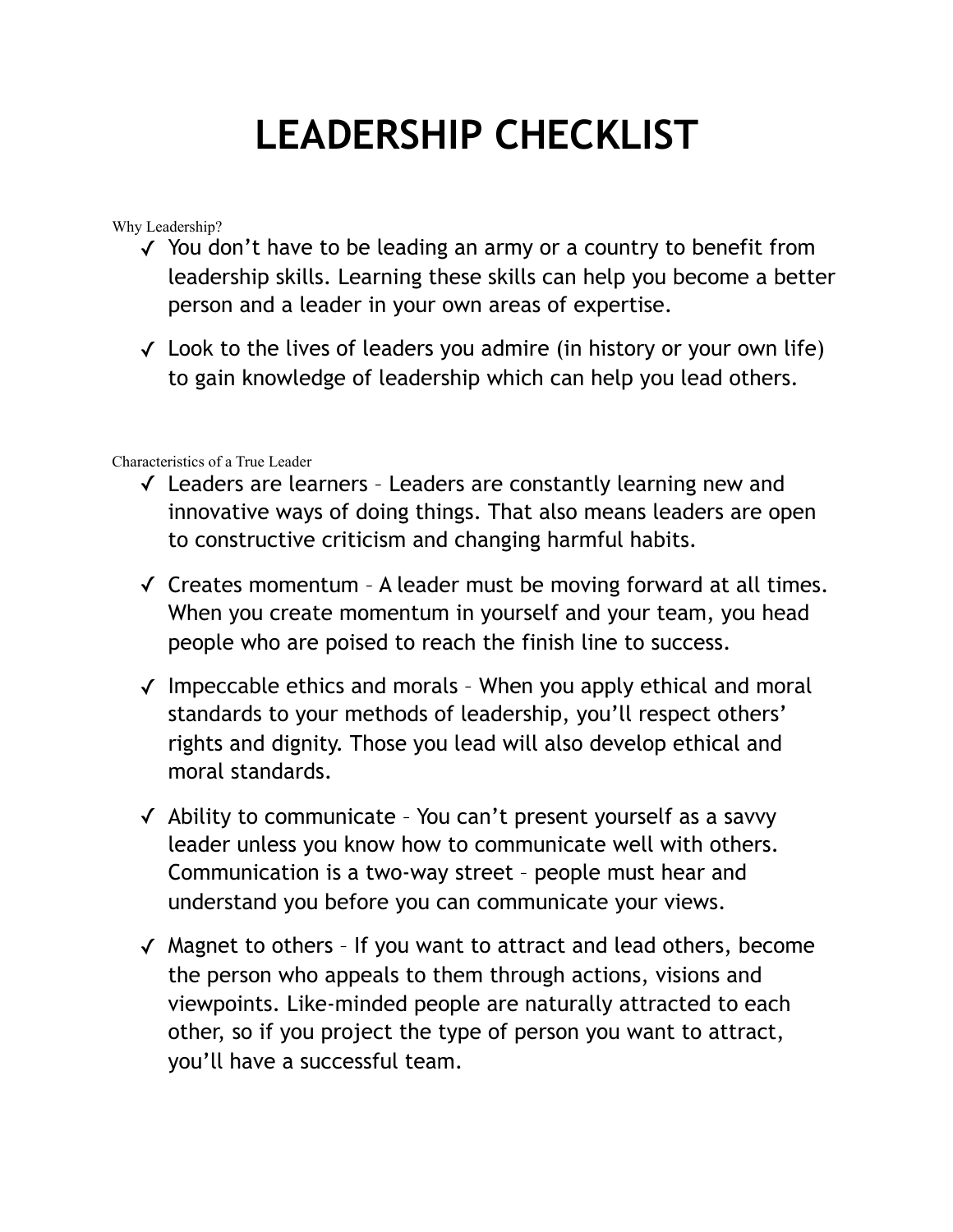- ✓ Be accountable Take responsibility for every action you choose and every choice you make. The old saying, "The buck stops here," is true for all leaders, whether you're the coach of a team or the president of a company.
- ✓ Encourage creativity When you're leading a group, always encourage your members of the team to spread their wings and become a creative contributor.
- ✓ Have a profound interest in others Part of becoming a great communicator and being able to lead others means that you must be interested in what other people are all about. Even the person you perceive to be uninteresting might surprise you and teach you something.
- $\checkmark$  Knows how to prioritize To complete any worthwhile venture, it's important to prioritize and set goals. Without goal setting, projects aren't completed satisfactorily, if at all, and chaos is bound to occur.

The Laws of Leadership

- **✓ 1. Build Trust**  Without the trust of others, you fail as a leader.
- **✓ 2. Be Sincere** Unless you're sincere in actions and words, others will doubt you.
- **✓ 3. Have Integrity**  Without integrity, success means nothing. Dwight Eisenhower, former Army general during World War II and later, President of the United States, once said, "The supreme quality for leadership is unquestionably integrity."
- **✓ 4. Display Loyalty** When you're loyal to something or someone, you become faithful to it and all that it stands for.
- **✓ 5. Create Positive Change** Whether you're leading an organization or a family, creating positive change within is a true sign of leadership.